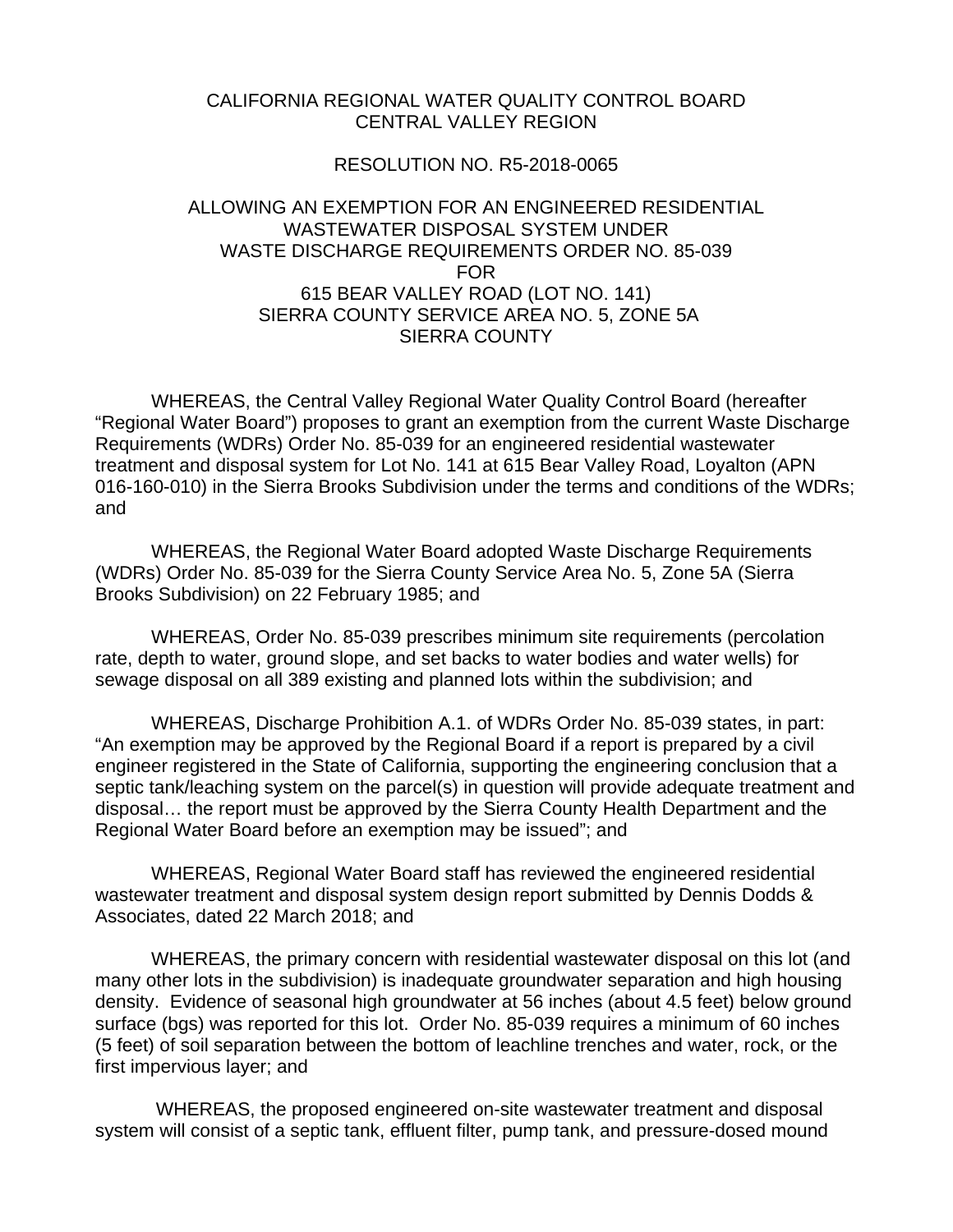## RESOLUTION NO. R5-2018-0065 - 2 - ALLOWING AN EXEMPTION FOR AN ENGINEERED RESIDENTIAL WASTEWATER DISPOSAL SYSTEM FOR 615 BEAR VALLEY ROAD SIERRA COUNTY

system for a three-bedroom residence. Wastewater will be pre-treated in a 1,000-gallon septic tank. From the septic tank, effluent will be transferred to a 620-gallon pump tank, pressured dosed through a manifold, and then distributed through two 23-foot long subgrade geotextile sand filters for disposal. The filtration trench will be constructed of clean septic sand, infiltrator panels, and native soil. The trench will be constructed such that there is a minimum of two feet of soil separation between the bottom of the infiltrator panels and evidence of high groundwater. Infiltrator panels will be placed within the trench and spaced evenly. Clean septic sand will be placed between the panels. Filter fabric will cover each panel and there will be a minimum of 12 inches of capping fill placed above the filter fabric. Pressure distribution of effluent to the leachfield should provide even distribution across the disposal area. The design is based on an average percolation rate of 8 minutes per inch and a peak flow of 300 gallons per day. A 100% replacement leachfield area has been identified; and

WHEREAS, Regional Water Board staff has reviewed the design report and concurs that the engineered system design, with conditions, will provide adequate treatment and disposal of domestic wastewater for the proposed residence; and

WHEREAS, the engineered system design and conditions recommended by Regional Water Board staff should ensure the long-term protection of water quality; and

 WHEREAS, the action to grant this exemption under WDRs Order No. 85-039 for this subdivision is exempt from the provisions of the California Environmental Quality Act (CEQA), in accordance with Title 14, California Code of Regulations (CCR), Section 15301; and

WHEREAS, the Sierra County Health Department has reviewed and approved the engineered system design report, including the conditions recommended by Regional Water Board staff; and

WHEREAS, the Regional Water Board considered all testimony and evidence at a public hearing held on 2 August 2018 in Rancho Cordova, California.

THEREFORE BE IT RESOLVED that the California Regional Water Quality Control Board, Central Valley Region, finds as follows for the residence at 615 Bear Valley Road:

- 1. The engineered system shall be installed as described in the engineered system design report submitted on 22 March 2018, and in accordance with the following conditions:
	- a. The septic tank and pump tank shall be manufactured in accordance with the American Society of Testing and Materials (ASTM) C1227 Standard Specification For Precast Concrete Septic Tanks;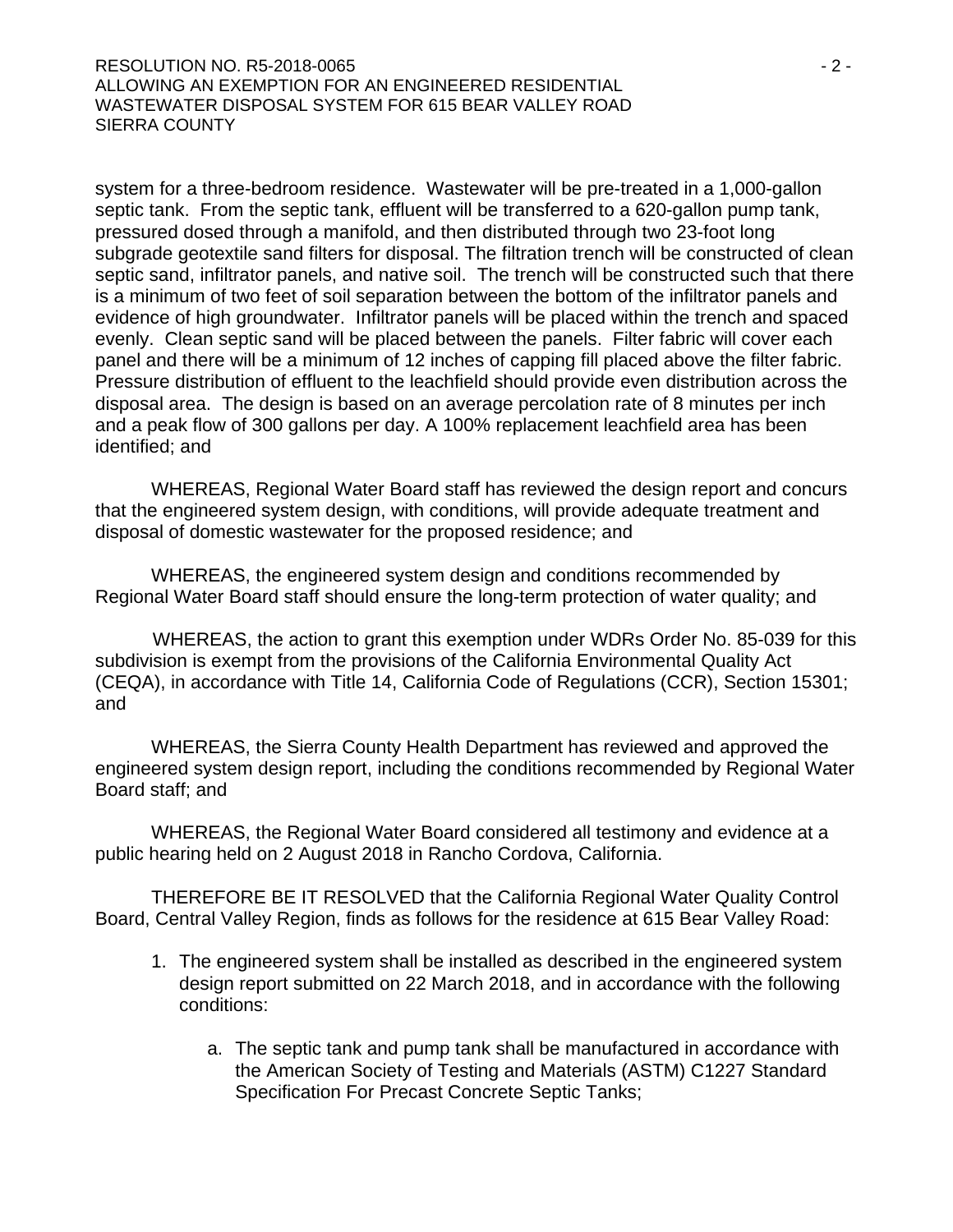- b. Tank lids and all tank penetration points shall be sealed to prevent inflow and infiltration from surface water and groundwater;
- c. A minimum set back distance of 5 feet shall be maintained between all property lines and 100 feet from the historical high-water mark of Smithneck Creek;
- d. The bottom of each distribution bed shall be level;
- e. Each distribution pipe shall be level; and
- f. Testing of the siphon system shall be performed to verify even distribution to all distribution lines across primary and alternate disposal areas before the capping fill is placed.
- 2. The engineered system shall be operated and maintained in a manner consistent with the following conditions:
	- a. Erosion of the geotextile sand filter fill shall be prevented and controlled to the maximum practical extent;
	- b. Vegetation grown on the geotextile sand filter must be selected and maintained to prevent invasive root systems growing within the disposal bed; and
	- c. The engineered wastewater treatment system shall be operated and maintained in accordance with the manufacturer's recommendations.
- 3. The following additional conditions shall apply:
	- a. The residence shall contain no more than two bedrooms;
	- b. All plumbing fixtures associated with the dwelling shall be low-flow fixtures;
	- c. During construction of the proposed residence and wastewater disposal system, a stub-out shall be provided for future connection to a community collection system;
	- d. The residence shall be connected to a community wastewater collection, treatment and disposal system if the alternative system fails and a community system is operational; and
	- e. Conditions of this Resolution and those required by Sierra County Health Department shall be recorded as a Deed Restriction to notify future owners